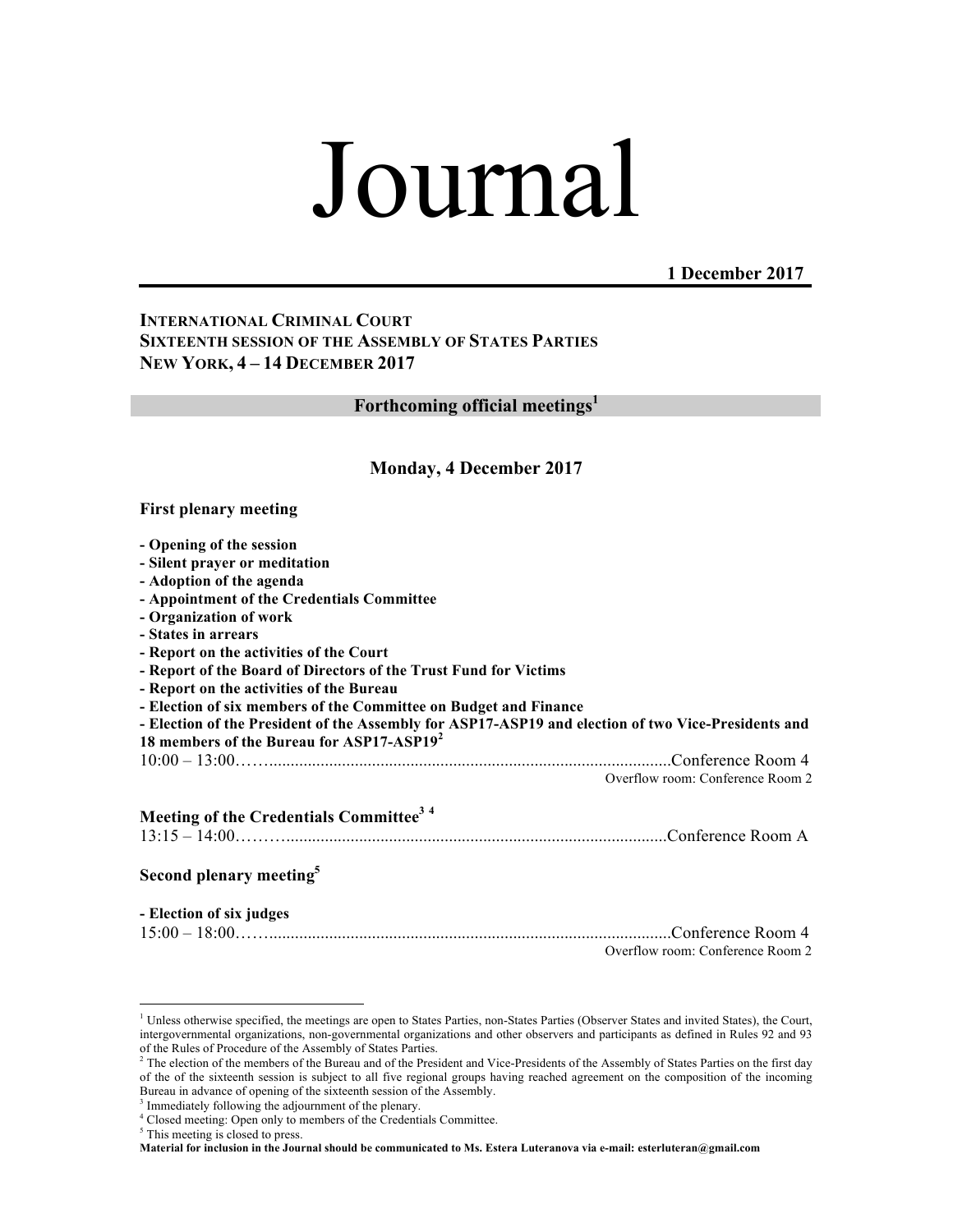# **Tuesday, 5 December 2017**

| Second plenary meeting <sup>6</sup>                                                                                          |                                  |  |
|------------------------------------------------------------------------------------------------------------------------------|----------------------------------|--|
| - Election of six judges                                                                                                     |                                  |  |
|                                                                                                                              | Overflow room: Conference Room 2 |  |
| Second plenary meeting <sup>7</sup>                                                                                          |                                  |  |
| - Election of six judges                                                                                                     |                                  |  |
|                                                                                                                              | Overflow room: Conference Room 2 |  |
| <b>Wednesday, 6 December 2017</b><br>Second plenary meeting <sup>8</sup>                                                     |                                  |  |
| - Election of six judges                                                                                                     |                                  |  |
| Third plenary meeting<br>- General Debate                                                                                    |                                  |  |
|                                                                                                                              |                                  |  |
| <b>Thursday, 7 December 2017</b>                                                                                             |                                  |  |
| <b>Fourth plenary meeting</b>                                                                                                |                                  |  |
| - General Debate                                                                                                             |                                  |  |
| <b>Reserved</b>                                                                                                              |                                  |  |
|                                                                                                                              |                                  |  |
| <b>Friday, 8 December 2017</b>                                                                                               |                                  |  |
| <b>Fifth plenary meeting</b>                                                                                                 |                                  |  |
| - Consideration of the budget: Presentations by the Registrar and the Chair of the Committee on<br><b>Budget and Finance</b> |                                  |  |
| - Consideration of the Audit reports<br>$10:00 - 11:30$ Conference Room 4                                                    |                                  |  |
| <b>Reserved</b>                                                                                                              |                                  |  |
|                                                                                                                              |                                  |  |

 $6$ <sup>6</sup> This meeting is closed to press.

<sup>7</sup> This meeting is closed to press.

<sup>&</sup>lt;sup>8</sup> This meeting is closed to press.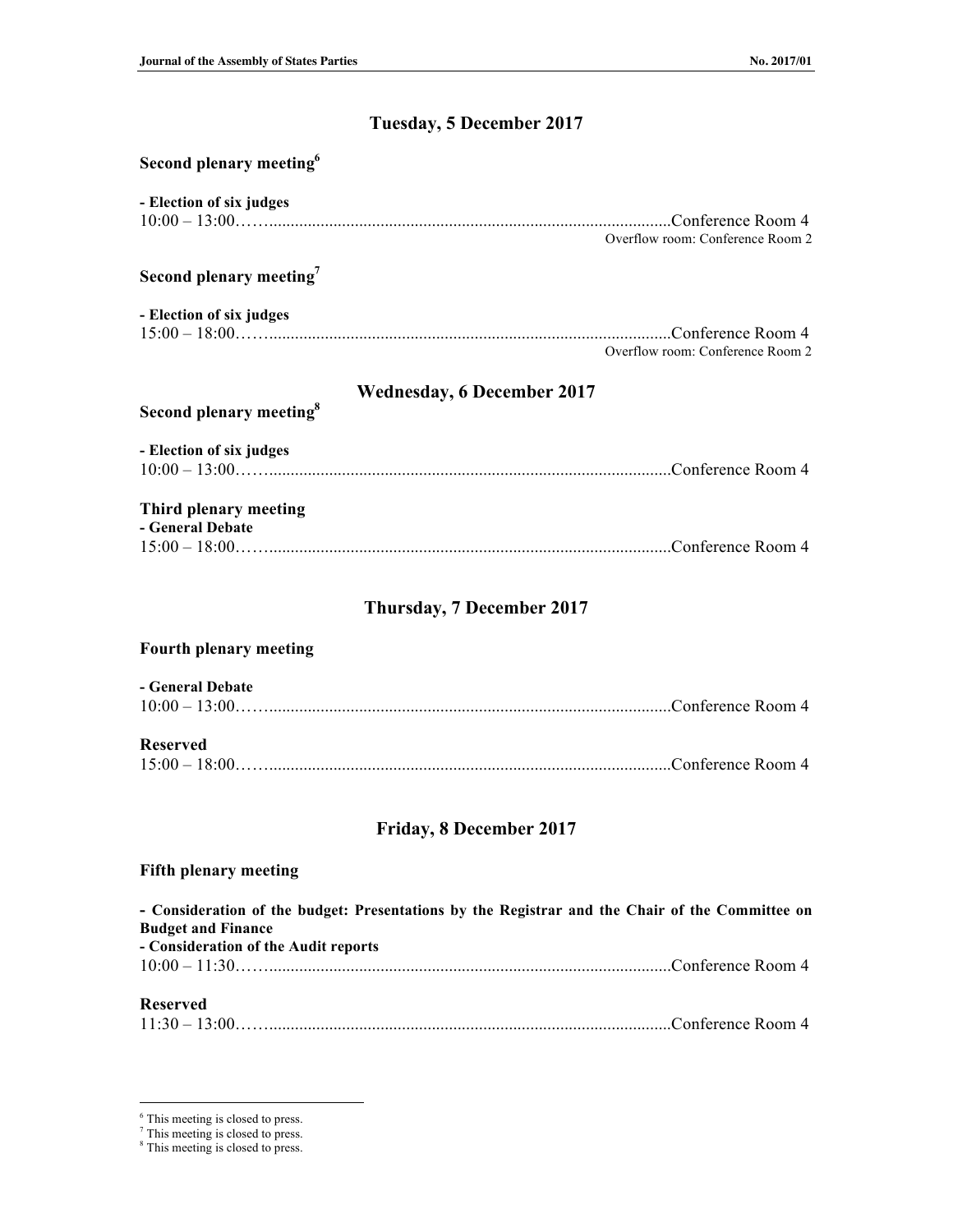| Informal consultations on the omnibus resolution |  |
|--------------------------------------------------|--|
|                                                  |  |
|                                                  |  |
| <b>Reserved</b>                                  |  |
|                                                  |  |
|                                                  |  |
| <b>Monday, 11 December 2017</b>                  |  |
| <b>Sixth plenary meeting</b>                     |  |
| -Panel discussion on cooperation                 |  |
|                                                  |  |
|                                                  |  |
| <b>Reserved</b>                                  |  |
|                                                  |  |
|                                                  |  |
| Informal consultations on the omnibus resolution |  |
|                                                  |  |
|                                                  |  |

| <b>Working Group on Amendments<sup>9</sup></b> |  |
|------------------------------------------------|--|
|                                                |  |

## **Tuesday, 12 December 2017**

| <b>Seventh plenary meeting</b>                   |  |
|--------------------------------------------------|--|
| - Progress report by the Coordinators            |  |
| - Introduction of draft resolutions              |  |
|                                                  |  |
| Informal consultations on the omnibus resolution |  |
|                                                  |  |
| Working Group on the budget <sup>10</sup>        |  |
|                                                  |  |
| Informal consultations on the omnibus resolution |  |
|                                                  |  |

# **Wednesday, 13 December 2017**

# **Eighth plenary meeting**

#### **-Twentieth anniversary**

 <sup>9</sup> Closed meeting: Open only to States Parties.

<sup>&</sup>lt;sup>10</sup> Closed meeting: Open only to States Parties and the Court.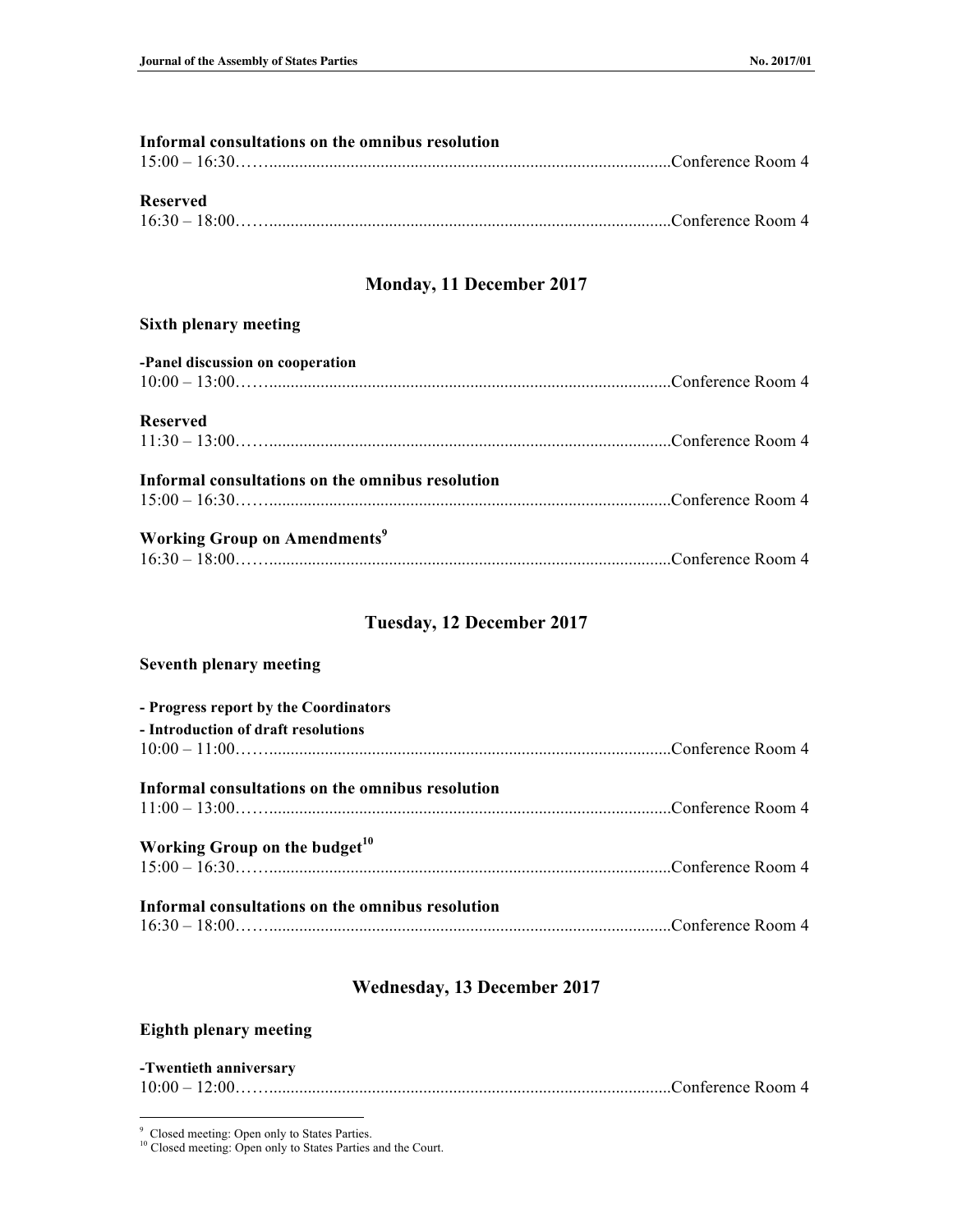| Working Group on the budget <sup>11</sup>          |  |
|----------------------------------------------------|--|
| Meeting of the Credentials Committee <sup>12</sup> |  |
| Informal consultations on the omnibus resolution   |  |
|                                                    |  |

# **Thursday, 14 December 2017**

## **Ninth plenary meeting**

| - Adoption of resolutions and the recommendation on the Election of the Registrar |  |
|-----------------------------------------------------------------------------------|--|
| $10:00 - 11:30$ Conference Room 4                                                 |  |
|                                                                                   |  |
| <b>Reserved</b>                                                                   |  |
|                                                                                   |  |
| <b>Tenth plenary meeting</b>                                                      |  |
| -Consideration of reports                                                         |  |
| -Report of the Credentials Committee                                              |  |
| -Oral report of the Rapporteur                                                    |  |
| -Adoption of the report                                                           |  |
| -Closure of the session                                                           |  |
|                                                                                   |  |

<sup>&</sup>lt;sup>11</sup> Closed meeting: Open only to States Parties and the Court.

 $12$  Closed meeting: Open only to members of the Credentials Committee.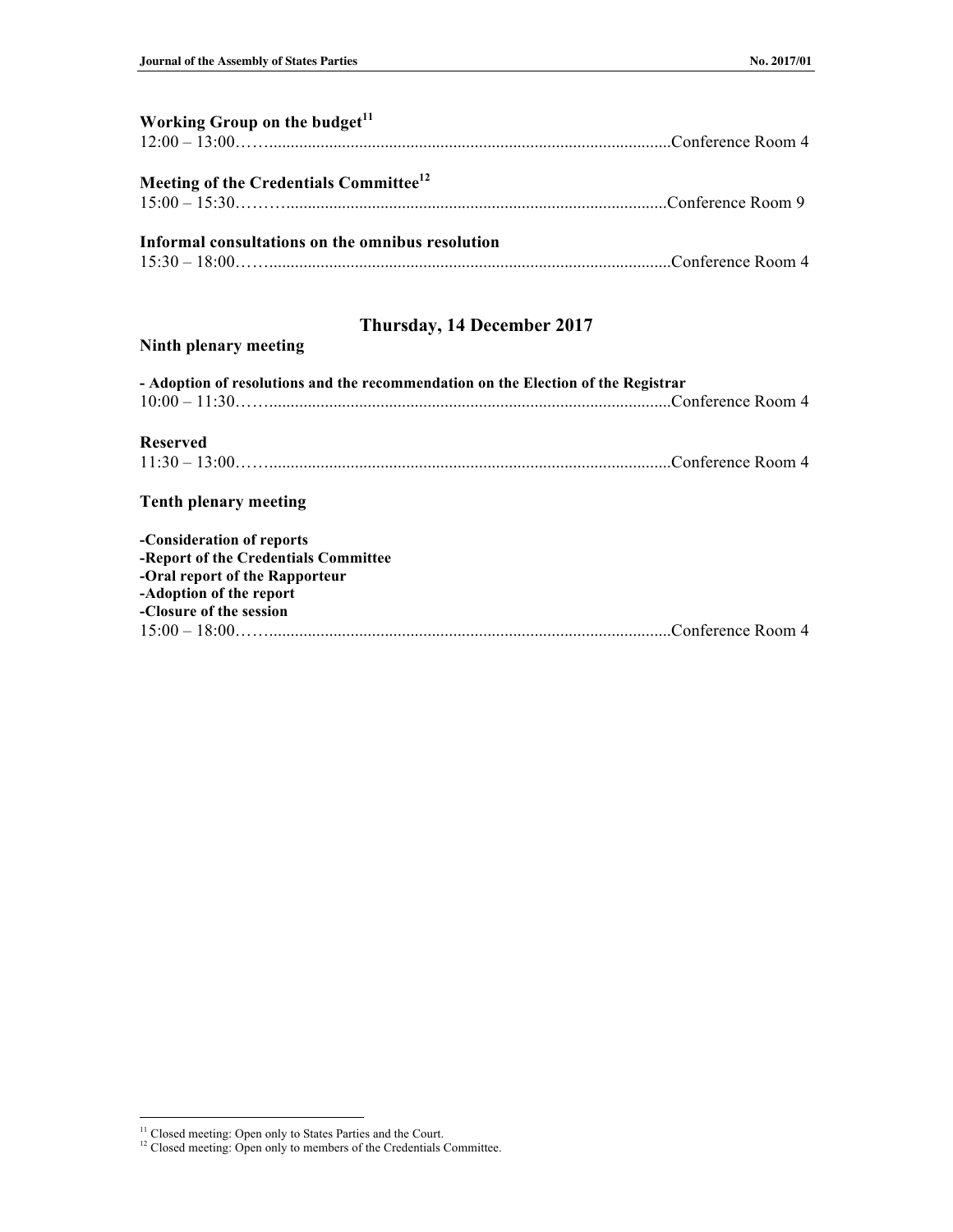#### **Other forthcoming meetings**

#### **Monday, 4 December 2017**

| Bureau meeting <sup>13</sup>    |  |
|---------------------------------|--|
| $08:30-09:30$ Conference Room 7 |  |

**Reception on the occasion of the sixteenth session of the Assembly of States Parties (cohosted by the Republic of Korea, Senegal and the Coalition for the International Criminal Court (CICC))** 13:15 – 14:45………………………………………Permanent Mission of the Republic of Korea14

**The professionalization of the Investigation of International Crimes: Yesterday, Today and Tomorrow - Discussion and Presentation of the Annual General Report of Justice Rapid Response (co-hosted by Finland, Uganda and Justice Rapid Response (JRR))**  13:15 – 14:30…………………………………………………….……………Conference Room 6

#### **Tuesday, 5 December 2017**

### **Bureau meeting<sup>15</sup>** 08:30 – 09:30…………………………………………………...……………...Conference Room 7

**Victims' Reflections on Reparative Justice - The voice and role of victims on the fight against impunity for core crimes under International Law (co-hosted by Brazil, Switzerland, Uruguay, Parliamentarians for Global Action (PGA) and International Organization for Victims Assistance)** 

13:15 – 14:30…………………………………………………………………..Trusteeship Council

#### **Wednesday, 6 December 2017**

| Bureau meeting <sup>16</sup> |  |
|------------------------------|--|
|                              |  |

**Fighting impunity for the most serious crimes – Strengthening the central role of National Jurisdictions (co-hosted by Belgium and Senegal)**

13:15 – 14:30…..………………………………………………………………Conference Room 7

**"Universality of the Rome Statute within the broader Human Rights Agenda - The Role of Parliamentarians" (co-hosted by Denmark, Germany and Parliamentarians for Global Action (PGA))** 

13:15 – 14:30…..………………………………………………………………Conference Room 8

**Making reparations a reality - the experience of the Trust Fund for Victims (co-hosted by Finland, Ireland, Uruguay and the Trust Fund for Victims (TFV))** 13:15 – 14:30………………………………………………………..…………Conference Room 9

<sup>&</sup>lt;sup>13</sup> Closed meeting: Open only to members of the Bureau.

<sup>&</sup>lt;sup>14</sup> By invitation only, 335 East  $45<sup>th</sup>$  Street (between 1<sup>st</sup> and  $2<sup>nd</sup>$  Avenue).

<sup>&</sup>lt;sup>15</sup> Closed meeting: Open only to members of the Bureau.

<sup>&</sup>lt;sup>16</sup> Closed meeting: Open only to members of the Bureau.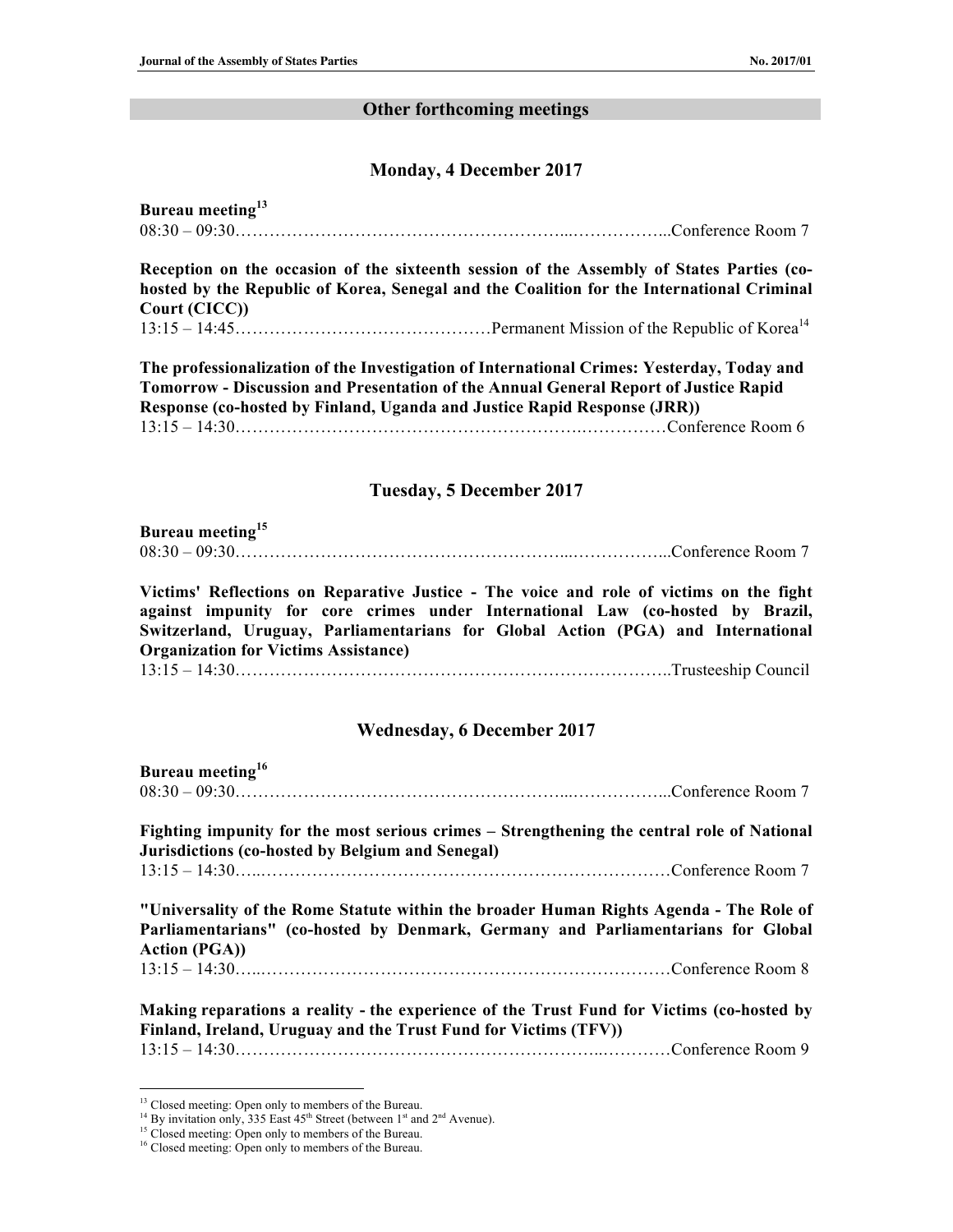**"An examination of gender justice crimes and current conflicts (Central African Republic and Iraq) and reflections on progress over the past 15 years" and launch of 'The Compendium'- a new publication by the Women's Initiatives for Gender Justice (co-hosted by Switzerland, Amnesty International, Human Rights Watch, MADRE and Women's Initiatives for Gender Justice)** 

13:15 – 15:00………………………………………………….……...…Millennium Hilton Hotel<sup>17</sup>

**TFV Board of Directors Reception featuring an exhibition on the Trust Fund for Victims programmes in the DRC and Uganda (co-hosted by the Netherlands and the Trust Fund for Victims (TFV))**

18:30 – 20:30………………………………………..….Permanent Mission of the Netherlands<sup>18</sup>

#### **Thursday, 7 December 2017**

**Augmented Funding for the ICC (co-hosted by Center for International Human Rights, Northwestern Pritzker School of Law)** 13:00–14:30……….…………………………………………………………...….Japan Society<sup>19</sup>

**The MLA-initiative (Towards a new Multilateral Treaty for Mutual Legal Assistance and Extradition for Domestic Prosecution of the Most Serious International Crimes) (co-hosted by Argentina, Belgium, Mongolia, the Netherlands, Senegal, Slovenia)** 13:15–14:45……….…………………………………………………………...Conference Room 2

**International Nuremberg Principles Academy (co-hosted by Germany and the International Nuremberg Principles Academy)** 

13:15 – 14:30.…….……………………………………………………………Conference Room 7

**Victims of Hissène Habré: the struggle for reparations continues (co-hosted by Switzerland, Africa Legal Aid, Association tchadienne pour la promotion et la défense des droits de l'Homme, Human Rights Watch and REDRESS)** 

13:15 – 14:45 ……….…………………………………………………………Conference Room 8

**Global Civil Society & European States: How to advance International Justice? (co-hosted by Estonia, European Union and the Coalition for the International Criminal Court (CICC))** 

13:15 – 14:45 ……….…………………...…………………………………...Conference Room 11

**Weaving the Strands - Domestic, Regional, Hybrid, and ICC Justice (co-hosted by Finland, Germany, the Netherlands, Norway, Switzerland, the United Kingdom, the Wayamo Foundation and the Africa Group for Justice and Accountability (AGJA))**  18:00 – 19:30……………...…………………………………………………...Conference Room 8

**Global Launch of the Gender Justice Legacy Wall (co-hosted by New Zealand, Switzerland, the United Kingdom and the Women's Initiatives for Gender Justice)** 18:00 – 20:00………...………………………………………………..Millennium Hilton Hotel<sup>20</sup>

<sup>&</sup>lt;sup>17</sup> Riverview Room, 28th Floor, Millennium Hilton Hotel One UN Plaza

<sup>&</sup>lt;sup>18</sup> 666 Third Avenue, 19th floor, (Between 42nd and 43rd street)

<sup>&</sup>lt;sup>19</sup> 333 East 47<sup>th</sup> Street

<sup>&</sup>lt;sup>20</sup> Riverview Room, 28th Floor, Millennium Hilton Hotel One UN Plaza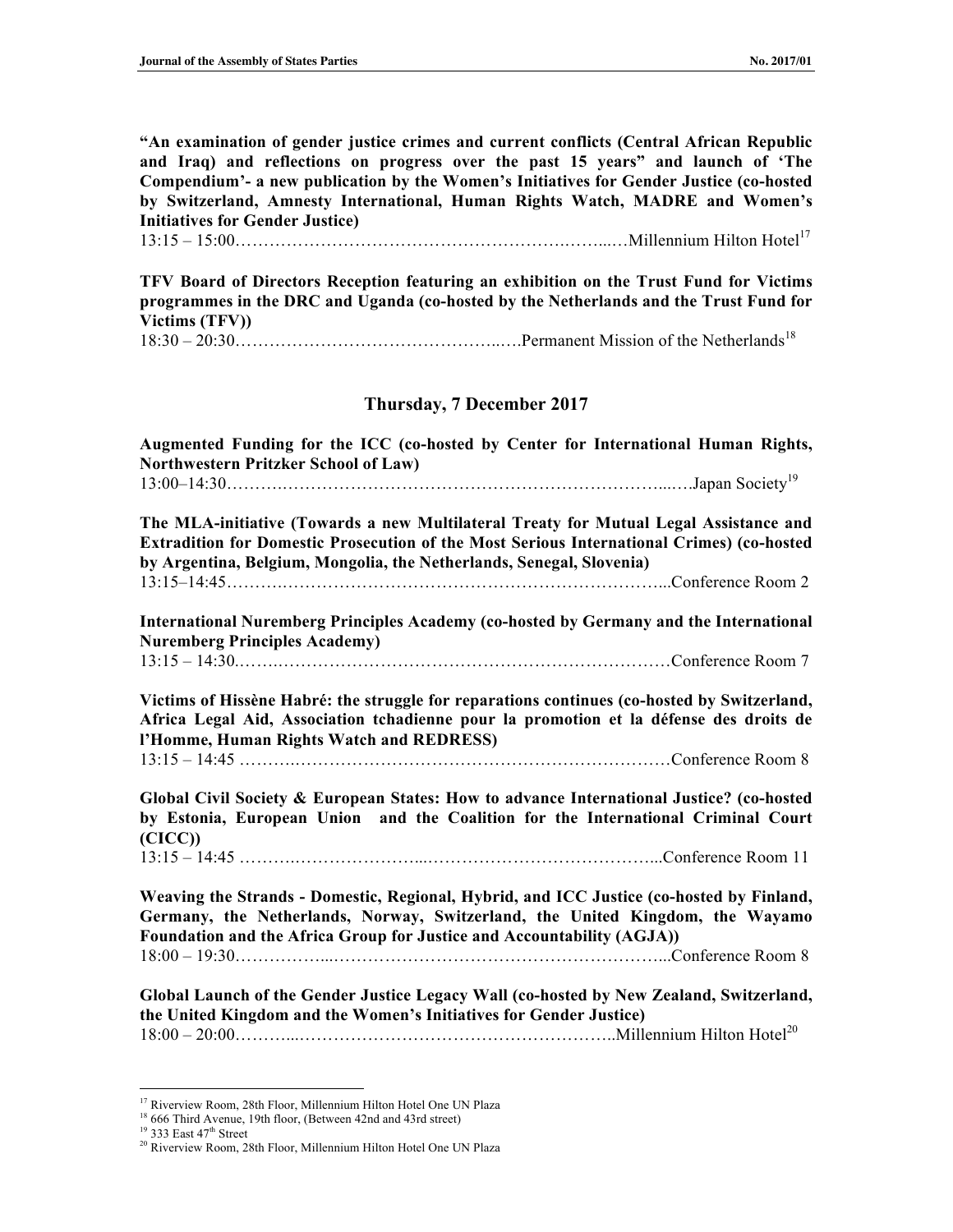**Options for Justice: Designing Accountability Mechanisms for Grave Crimes (co-hosted by Liechtenstein and the Open Society Justice Initiative (OSJI))** 18:00 – 20:00……………...…………………………………………………..South Dining Room

#### **Friday, 8 December 2017**

**Launch of the study: ''Congolese Jurisprudence under International Criminal Law: An Analysis of Congolese Military Court Decisions Applying the Rome Statute'' (co-hosted by the Democratic Republic of Congo and the Open Society Initiative for Southern Africa (OSISA))**

 $13:15 - 14:30$  Conference Room 8

**Launch of the Office of the Prosecutor (OTP) Report on Preliminary Examination Activities (2017) (co-hosted by Finland, Niger, Norway, Peru, Senegal, Slovenia, Switzerland and the Office of the Prosecutor (OTP))**  13:15 – 15:00.………………………………………………….……………..Conference Room 11

**ICCBA side event (co-hosted by France, Senegal, the United Kingdom and ICCBA)** 13:15 – 14:30.………………………………………………….….……….……………...ECOSOC

#### **Monday, 11 December 2017**

**How the Security Council and ASP can improve States' cooperation with the ICC (cohosted by Ireland, Norway and International Security Studies (ISS))** 13:15 – 14:30 ……………………………………………………………….…Conference Room B

**Progress in Drafting a Convention on the Prevention and Punishment of Crimes against Humanity (co-hosted by Chile, Germany, Jordan, the Republic of Korea, Sierra Leone and International Law Commission (ILC))**  13:15 – 14:30 …………………………………………………………………Conference Room 7

**Cinq ans après la crise de 2012: quelles avancées dans la lutte contre l'impunité au Mali? (co-hosted by Canada, Association malienne des droits de l'Homme (AMDH), Coalition malienne pour la Cour pénale internationale, Fédération internationale des ligues de droits de l'Homme (FIDH) and Lawyers Without Borders Canada)** 13:15 – 14:30……..………………………………………………………..…Conference Room 11

#### **Tuesday, 12 December 2017**

**Briefing of the ICC Prosecutor to the United Nations Security Council on the situation in Darfur**

11:00 – 13:00…….....………………………………….…………….…................Security Council

**Challenges of the Colombian Peace Process: Guaranteeing victims' rights under the Special Jurisdiction for Peace (co-hosted by Canada, Comisión Colombiana de Juristas (CCJ), Corporación Humanas and Lawyers Without Borders Canada)** 13:15 – 14:30…………………………………………………………………Conference Room 12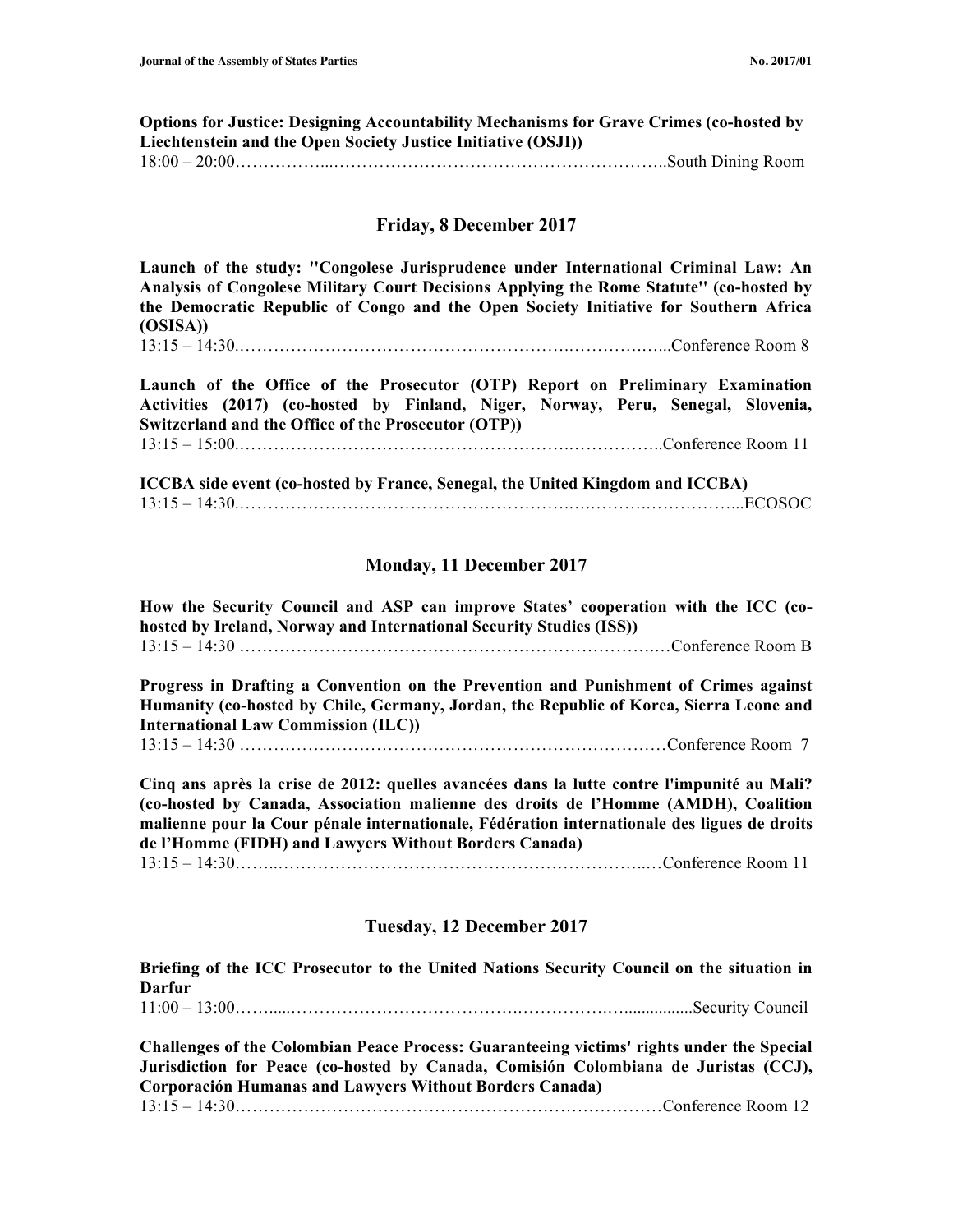## **Wednesday, 13 December 2017**

| Bureau meeting $21$             |  |
|---------------------------------|--|
| $08:30-09:30$ Conference Room 7 |  |

## **Thursday, 14 December 2017**

| Bureau meeting <sup>22</sup>    |  |
|---------------------------------|--|
| $08:30-09:30$ Conference Room 7 |  |

## **Wednesday, 20 December 2017**

| Bureau meeting <sup>23</sup> <sup>24</sup> |  |
|--------------------------------------------|--|
|                                            |  |

#### **Announcements**

#### **Prepared statements**

Speakers at the Assembly of States Parties are advised that providing in advance copies of prepared statements which they intend to read out in the Assembly greatly facilitates the work of the Secretariat by permitting a sufficient number of copies to be distributed to all meeting participants and by assisting interpreters, reporters and press officers in maintaining the quality of the product delivered. Although interpretations rely upon the statement actually delivered, copies of texts help interpreters to correctly render details and nuances. Speakers are therefore encouraged, whenever possible, to provide copies of their statements, as early as possible in advance of delivery, to the Conference Officer in the Conference Room 4.

Delegations are kindly requested to make 20 copies for minimum distribution to the podium and relevant services, and 250 additional copies for general distribution in the Conference Room 4.

Delegations are also invited to send by e-mail an electronic copy of their statement(s), in one or more of the six official languages, to ensure timely posting of the text on the Assembly website and as a step to reducing paper usage. Statements should be sent to:  $\text{asp@}$ icc-cpi.int.

#### **Requests for side events**

As the Secretariat of the Assembly does not allocate rooms at UNHQ for side events nor can the Secretariat cover any costs associated with these events, delegations interested in organizing side events would have to request a conference room directly from the UN via their UN Missions. Their request should be directly addressed to DGACM/MMS. MMS will then dispatch the prebooking to requestors via eMeets (http://icms.un.org).

<sup>&</sup>lt;sup>21</sup> Closed meeting: Open only to members of the Bureau.

<sup>&</sup>lt;sup>22</sup> Closed meeting: Open only to members of the Bureau.

<sup>&</sup>lt;sup>23</sup> The Bureau meeting of the newly elected President of the Assembly, Vice-President and new Bureau members will take place at the International Criminal Court in The Hague.

<sup>&</sup>lt;sup>24</sup> Closed meeting: Open only to members of the Bureau.